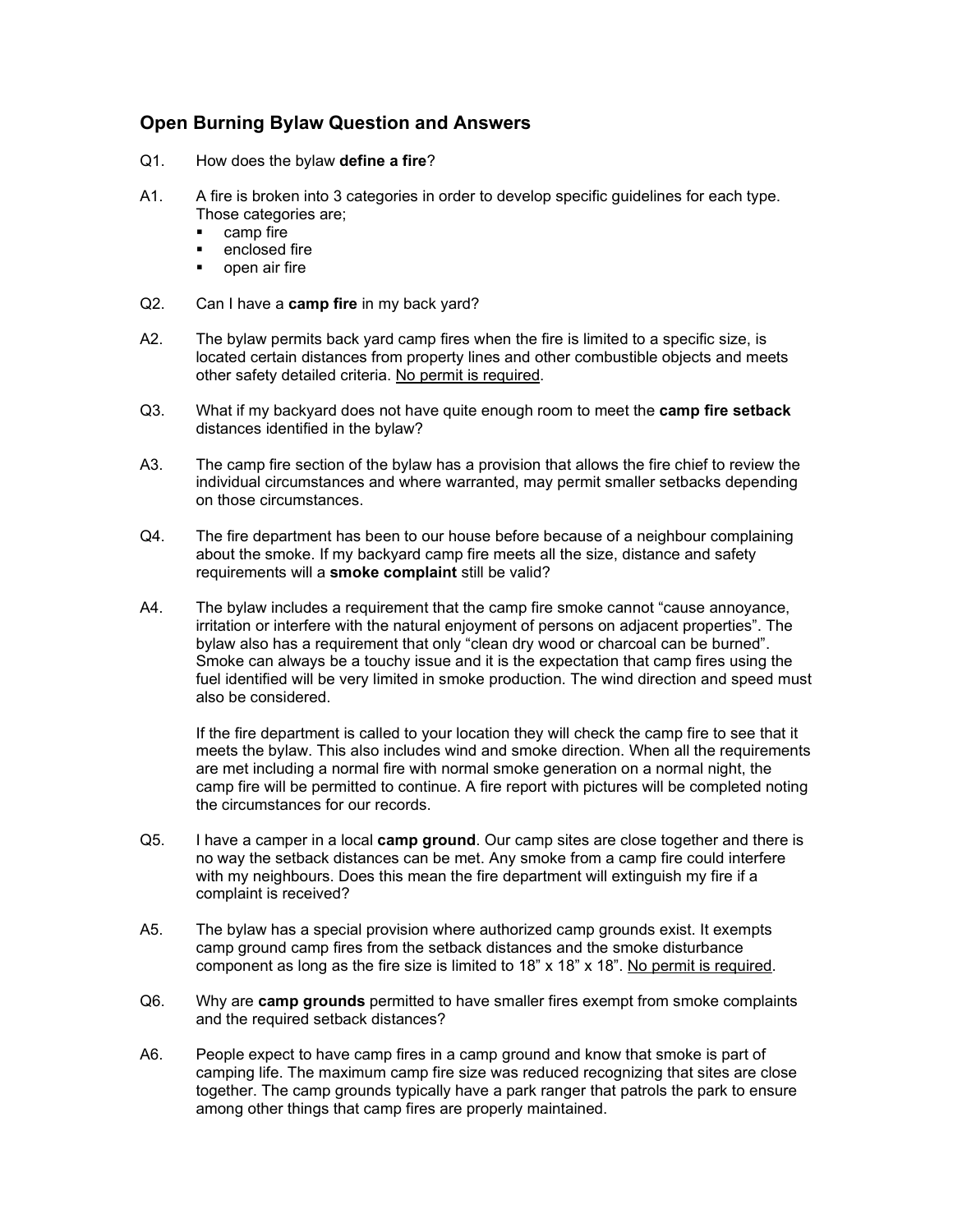- Q7. I have a wood working shop in my garage. I usually burn the different sizes of wood scraps in a 45 gallon drum out in the back yard. Can I continue to do this?
- A7. The bylaw is very specific on the requirements for this type of burning container and is referenced under "**enclosed fires**". As long as the wood scraps are not covered with stain, varnish, paint or other coatings, they can still be used for burning. Other requirements include a mesh screen to help contain the larger embers that may be experienced with the volume of fire in this size container. Setback distances must also be met and when in question can be reviewed and sometimes reduced with fire chief approval.
- Q8. After fire administration has attended my residence and allowed me to have **smaller setback distances**, how will the fire crews know if they are called to a complaint? I don't want them to charge me under the bylaw for not meeting the setbacks.
- A8. Special setback exemptions are only determined by the full time fire administrative staff and are entered into the fire department property data base. The property owners that are given special setback exemptions will be provided with an official site plan drawing that identifies the agreed upon distance. The owner will be required to produce that plan for the attending fire fighting staff. They may confirm that the site plan has not changed.
- Q9. I have a large **farming operation** and sometimes require an open burn to dispose of roots and vegetation debris removed from the ditches. Will I still be permitted to burn this?
- A9. This type of fire is called an open air fire and will require approval before the burning can take place. The bylaw identifies specific pile sizes and safety requirements that must be met. Given the large open areas on farm property, larger burn piles may be permitted based on the material and circumstances.
- Q10. As a farmer I have always burnt off wheat stubble and other **farm vegetation** without notifying the fire department. Why is this required now?
- A10. Cell phones have become so popular that concerned citizens see a fire and call 911 to have fire services attend and check it out. By requesting an open burn permit before the burn, the fire department can confirm all the safety concerns and requirements are addressed. Your location, contact number, day and burn times will be forwarded to the fire dispatch center. If a call is received reporting the controlled burn on your property the dispatcher knows it is approved and does not normally require the fire service to attend.
- Q11. How do I get a **fire permit** and is there a cost?
- A11. Permits can be obtained by calling the Lakeshore Fire Department Administration Monday through Friday between 8:30 AM through 4:30 PM. Weekend permits can be requested during the regular work hours. Callers will be asked several questions to confirm location, time and other details to determine if the burn can be approved. There is no cost for the burn permit.
- Q12. I want to buy an **outdoor recreational heating device**. What types are allowed and is there specific set back distances?
- A12. Only outdoor heating devices that are ULC or CSA approved are acceptable provided that the owner's manual instructions are followed for proper operation and setback distances. This manual must be available for fire department review if required. No permit is required.